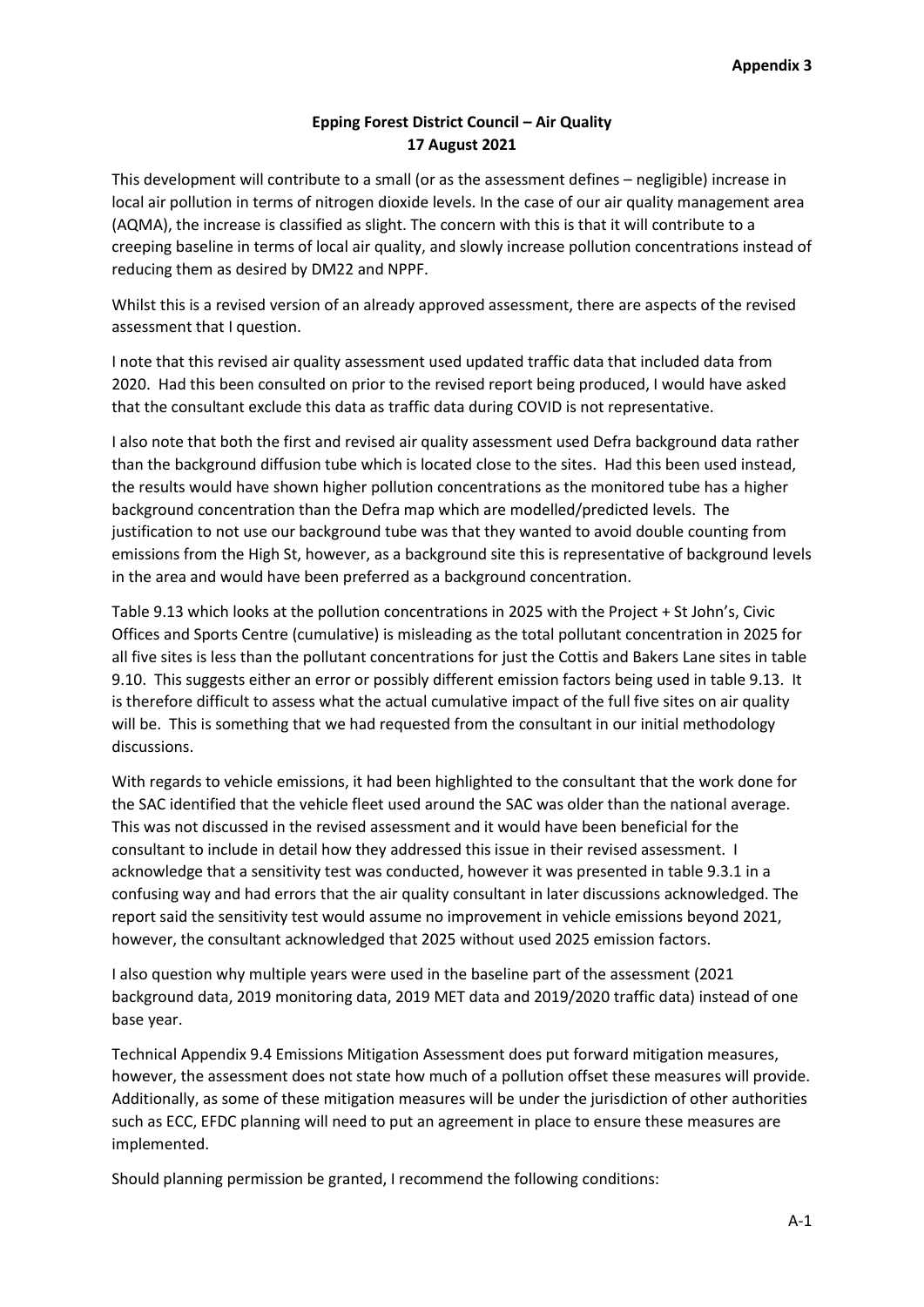## Construction Management Conditions

1 a) Prior to demolition works commencing a Demolition Management Statement shall be submitted to and approved in writing by the Local Planning Authority for a management scheme whose purpose shall be to control and minimise emissions of pollutants from and attributable to the demolition of the development. This should include a risk assessment and a method statement in accordance with relevant guidance such as IAQM's assessment of dust from demolition and construction guidance and the control of dust and emissions from construction and demolition best practice guidance published by the Greater London Authority. The scheme shall set out the secure measures, which can, and will, be put in place.

b) Prior to construction works commencing a Construction Management Statement shall be submitted to and approved in writing by the Local Planning Authority for a management scheme whose purpose shall be to control and minimise emissions of pollutants from and attributable to the construction of the development. This should include a risk assessment and a method statement in accordance with relevant guidance such as IAQM's assessment of dust from demolition and construction guidance and the control of dust and emissions from construction and demolition best practice guidance published by the Greater London Authority. The scheme shall set out the secure measures, which can, and will, be put in place.

Reason: Dust and other air pollution from demolition and construction can impact greatly on the health and quality of life of people working on and living close to these sites if they are badly managed.

To help support improvements to air quality in accordance with the NPPF and Policy T1 and DM22 of the Epping Forest District Local Plan Submission Version 2017

Informative for the Construction Management Statement condition The submitted management statement shall include details of:

- Site hoarding
- Wheel washing
- Dust suppression methods and kit to be used
- Bonfire policy
- Confirmation that all Non Road Mobile Machinery (NRMM) comply with the Non Road Mobile Machinery (Emissions of Gaseous and Particulate Pollutants) Regulations 1999
- Confirmation if a mobile crusher will be used on site and if so, a copy of the permit and indented dates of operation
- Site plan identifying location of:
	- site entrance and exit
	- wheel washing
	- hard standing

- hoarding (distinguishing between solid hoarding and other barriers such as heras and monarflex sheeting)

- stock piles
- dust suppression
- location of water supplies and
- location of nearest neighbouring receptors
- Copy of an asbestos survey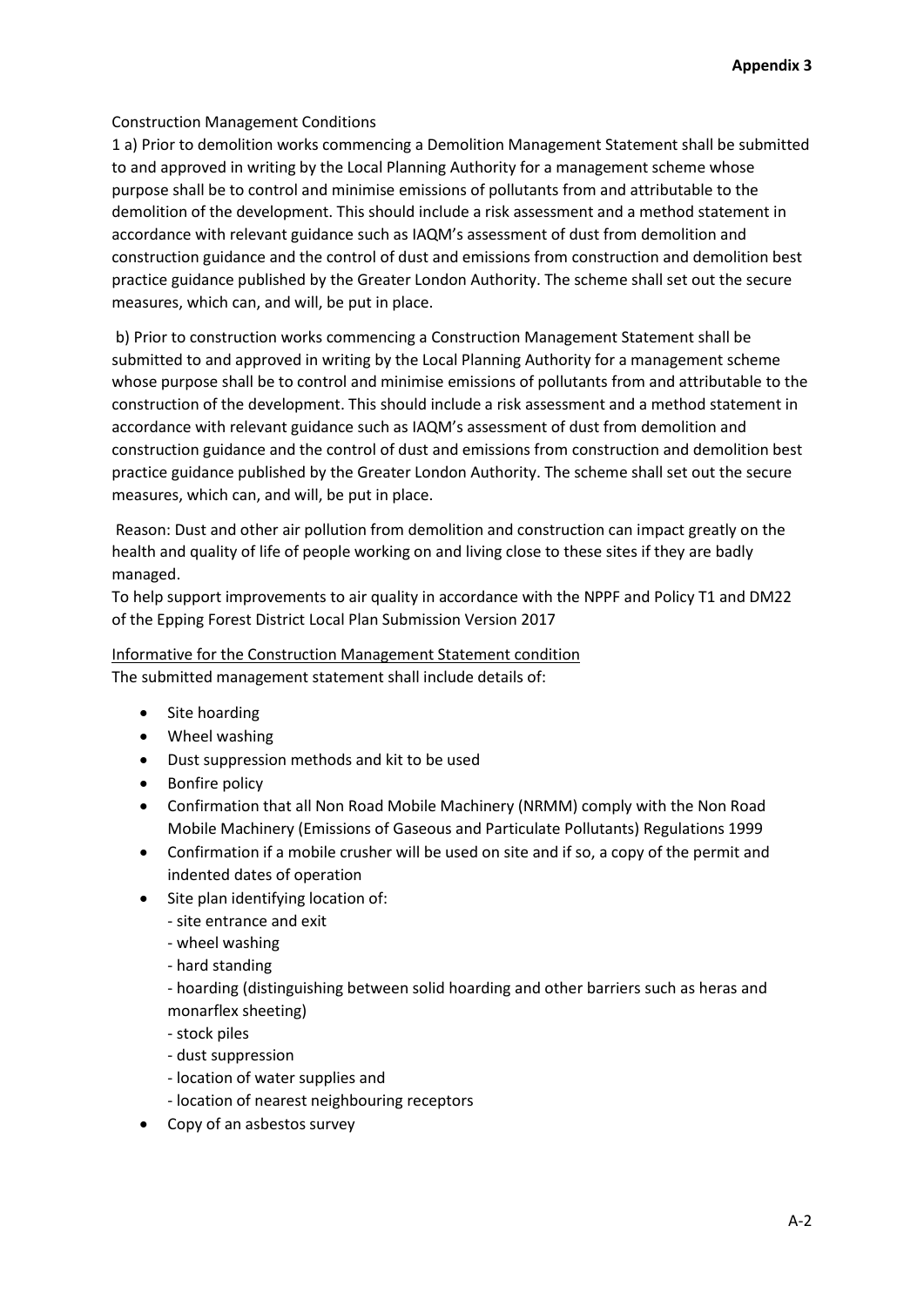2. The details and measures contained in the approved demolition and construction management statement must be fully implemented to the Council's satisfaction.

Reason: Dust and other air pollution from demolition and construction can impact greatly on the health and quality of life of people working on and living close to these sites if they are badly managed.

To help support improvements to air quality in accordance with the NPPF and Policy T1 and DM22 of the Epping Forest District Local Plan Submission Version 2017.

### 3. Wheel washing equipment to be installed

Wheel washing or other cleaning facilities for vehicles leaving the site during construction works shall be installed and utilised to clean vehicles immediately before leaving the site. Any mud or other material deposited on nearby roads as a result of the development shall be removed.

Reason:- To avoid the deposit of material on the public highway in the interests of highway safety, in accordance with the guidance contained within the National Planning Policy Framework, policy ST4 of the adopted Local Plan and Alterations, and Policy T 1 of the Epping Forest District Council Local Plan Submission Version 2017.

#### **Ultra Low NOx Boilers Condition (if applicable)**

4. Prior to installation, details of the boilers shall be forwarded to the Local Planning Authority for approval. The boilers shall have dry NOx emissions not exceeding 40 mg/kWh (0%).

Reason: To help improve local environmental conditions and limit emissions to air as required by the national planning policy framework. Boilers can be a significant source of NO2 emissions and worsen local air quality.

To help support improvements to air quality in accordance with the NPPF and Policy T1 and DM22 of the Epping Forest District Local Plan Submission Version 2017

### **Electric Charging Points (commercial/leisure) Condition**

5. Prior to first occupation of the development hereby approved, a minimum of 1 Electric Vehicle Charging Point per every 10 spaces on industrial, commercial or leisure developments shall be installed and retained thereafter.

Reason: To help support improvements to air quality in accordance with the NPPF and Policy T1 and DM22 of the Epping Forest District Local Plan Submission Version 2017.

## **Environment Agency 18 August 2021**

The previous land use at these sites suggests the potential presence of contamination. As the sites are situated in a vulnerable groundwater area within on a secondary aquifer these proposals need to be dealt with in a way which protects the underlying groundwater. Please therefore take note of the following advice.

Where land contamination may be an issue for a prospective development we encourage developers to employ specialist consultants/contractors working under the National Quality Mark Scheme.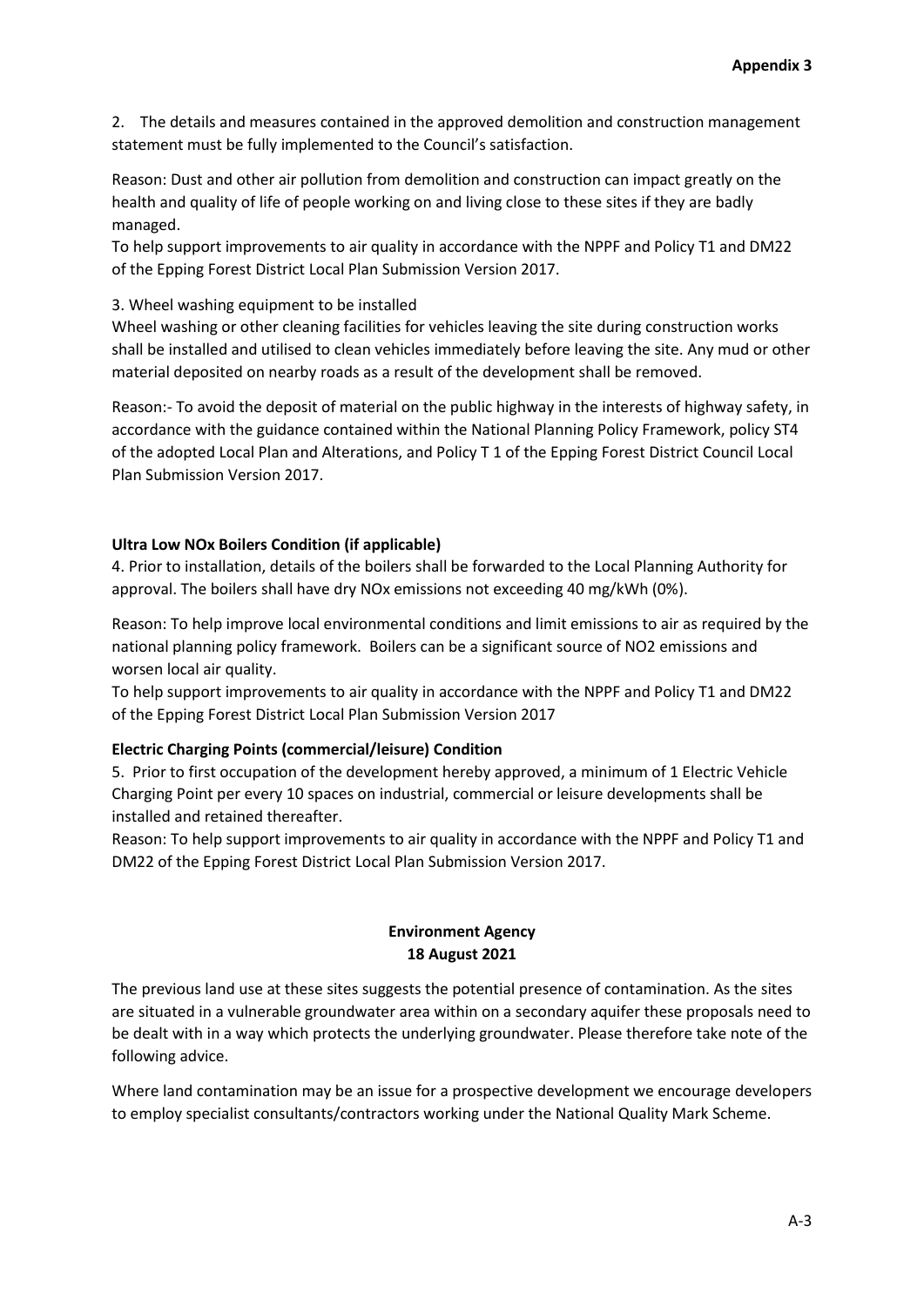# **Epping Forest District Council - Environmental Health Air Quality 19 January 2021**

Accept the conclusions of the submitted air quality assessment, on the proviso that the applicant's traffic assessment and sustainability assessment are approved with no further amendments required from the relevant teams at EFDC and ECC.

Recommend the following conditions should planning permission be granted:

## Construction Management Conditions

- 1. a) Prior to demolition works commencing a Demolition Management Statement shall be submitted to and approved in writing by the Local Planning Authority for a management scheme whose purpose shall be to control and minimise emissions of pollutants from and attributable to the demolition of the development.
- 1. b) Prior to construction works commencing a Construction Management Statement shall be submitted to and approved in writing by the Local Planning Authority for a management scheme whose purpose shall be to control and minimise emissions of pollutants from and attributable to the construction of the development.

Reason: Dust and other air pollution from demolition and construction can impact greatly on the health and quality of life of people working on and living close to these sites if they are badly managed.

 2. The details and measures contained in the approved demolition and construction management statement must be fully implemented to the Council's satisfaction.

Reason: Dust and other air pollution from demolition and construction can impact greatly on the health and quality of life of people working on and living close to these sites if they are badly managed. To help support improvements to air quality in accordance with the NPPF and Policy T1 and DM22 of the Epping Forest District Local Plan Submission Version 2017.

• 3. Wheel washing equipment to be installed

Reason: To avoid the deposit of material on the public highway in the interests of highway safety, in accordance with the guidance contained within the National Planning Policy Framework, policy ST4 of the adopted Local Plan and Alterations, and Policy T 1 of the Epping Forest District Council Local Plan Submission Version 2017.

### Ultra-Low NOx Boilers Condition (if applicable)

 4. Prior to installation, details of the boilers shall be forwarded to the Local Planning Authority for approval. The boilers shall have dry NOx emissions not exceeding 40 mg/kWh (0%).

Reason: To help improve local environmental conditions and limit emissions to air as required by the national planning policy framework. Boilers can be a significant source of NO2 emissions and worsen local air quality.

To help support improvements to air quality in accordance with the NPPF and Policy T1 and DM22 of the Epping Forest District Local Plan Submission Version 2017

### Electric Charging Points (commercial/leisure) Condition

 5. Prior to first occupation of the development hereby approved, a minimum of 1 Electric Vehicle Charging Point per every 10 spaces on industrial, commercial or leisure developments shall be installed and retained thereafter.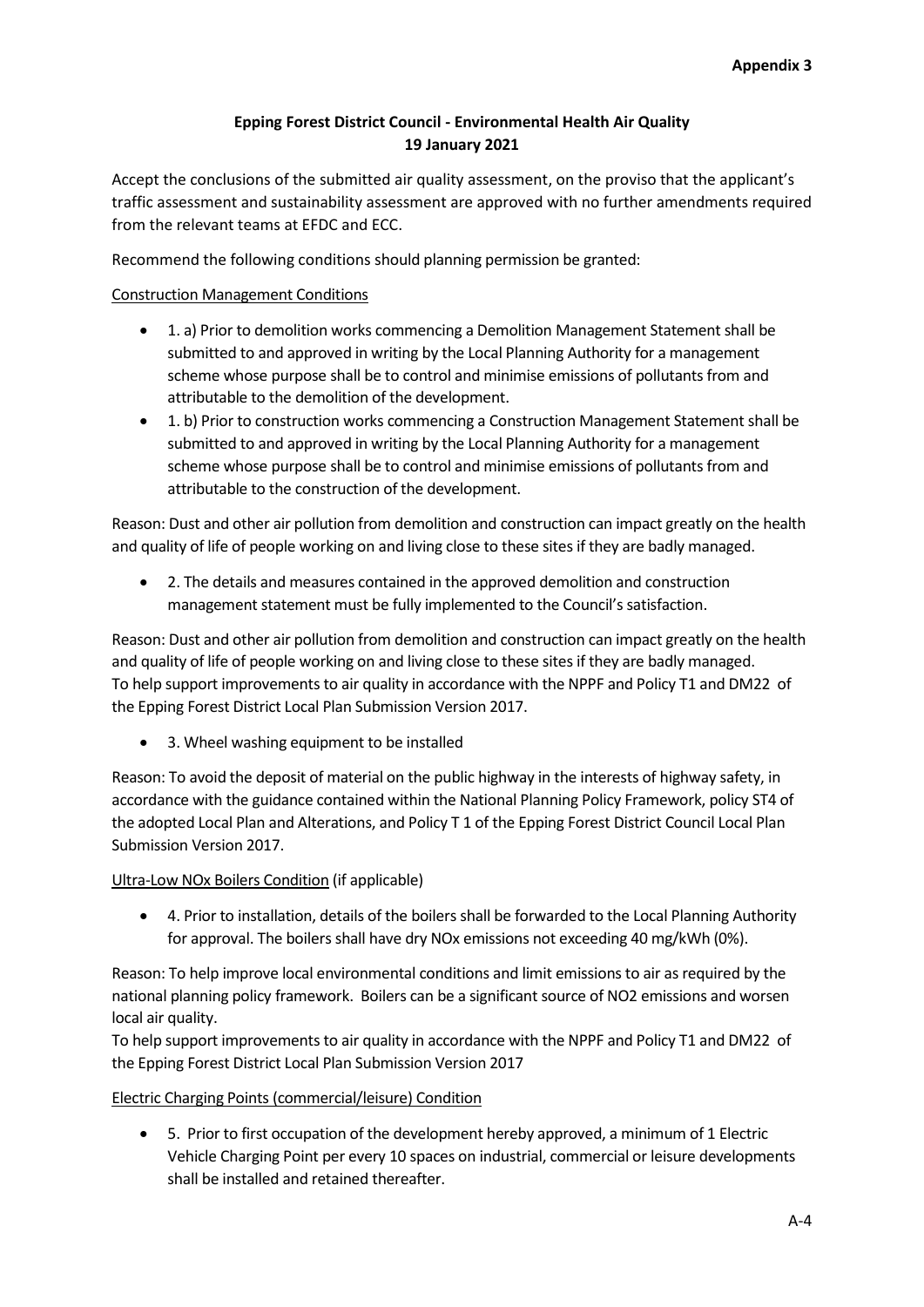Reason: To help support improvements to air quality in accordance with the NPPF and Policy T1 and DM22 of the Epping Forest District Local Plan Submission Version 2017.

## **Epping Forest District Council - Environment Health 12 January 2021**

### **CONSTRUCTION PHASE**:

### Construction methodology

Condition: *Before any phase of the hear by permitted development commences, the construction methodology shall be agreed in writing with the Local Planning Authority to ensure that the impact on nearby noise sensitive premises is minimised from activities such as (but not exclusively) excavation, piling, vehicle and plant movements, etc. Only construction methods in accordance with the written approval shall be undertaken.*

Reason: In the interests of the amenities of noise sensitive properties.

## Construction work – Permitted hours

Condition: *All construction/demolition works and ancillary operations (which includes deliveries and other commercial vehicles to and from the site) which are audible at the boundary of noise sensitive premises, shall only take place on site between the hours of 0730 to 1830 Monday to Friday & 0800 to 1300 hours on Saturday, and at no time during Sundays and Bank Holidays unless otherwise agreed in writing by the Local Planning Authority.*

Reason: In the interests of the amenities of noise sensitive properties.

### Bonfires

Condition: *No bonfires shall be permitted on site throughout the demolition and construction phase of the development.*

Reason: In order to protect residential amenity.

### Dust control

Condition: *All reasonable steps to minimise dust emissions from the site shall be employed throughout the demolition and construction phase of the development. The dust suppression methodology shall be agreed in writing with the Local Planning Authority before construction commences.*

Reason: To protect the amenity of the area from excessive dust emissions.

### Wheel Washer

Condition: *Wheel washing or other cleaning facilities for vehicles leaving the site during demolition and construction works shall be installed in accordance with details which shall be submitted and agreed in writing by the Local Planning Authority. The facilities shall be installed prior to commencement of any works on the site and shall be used to clean vehicles leaving the site.*

Reason: To avoid the deposit of material on the public highway in the interest of highway safety and control of dust.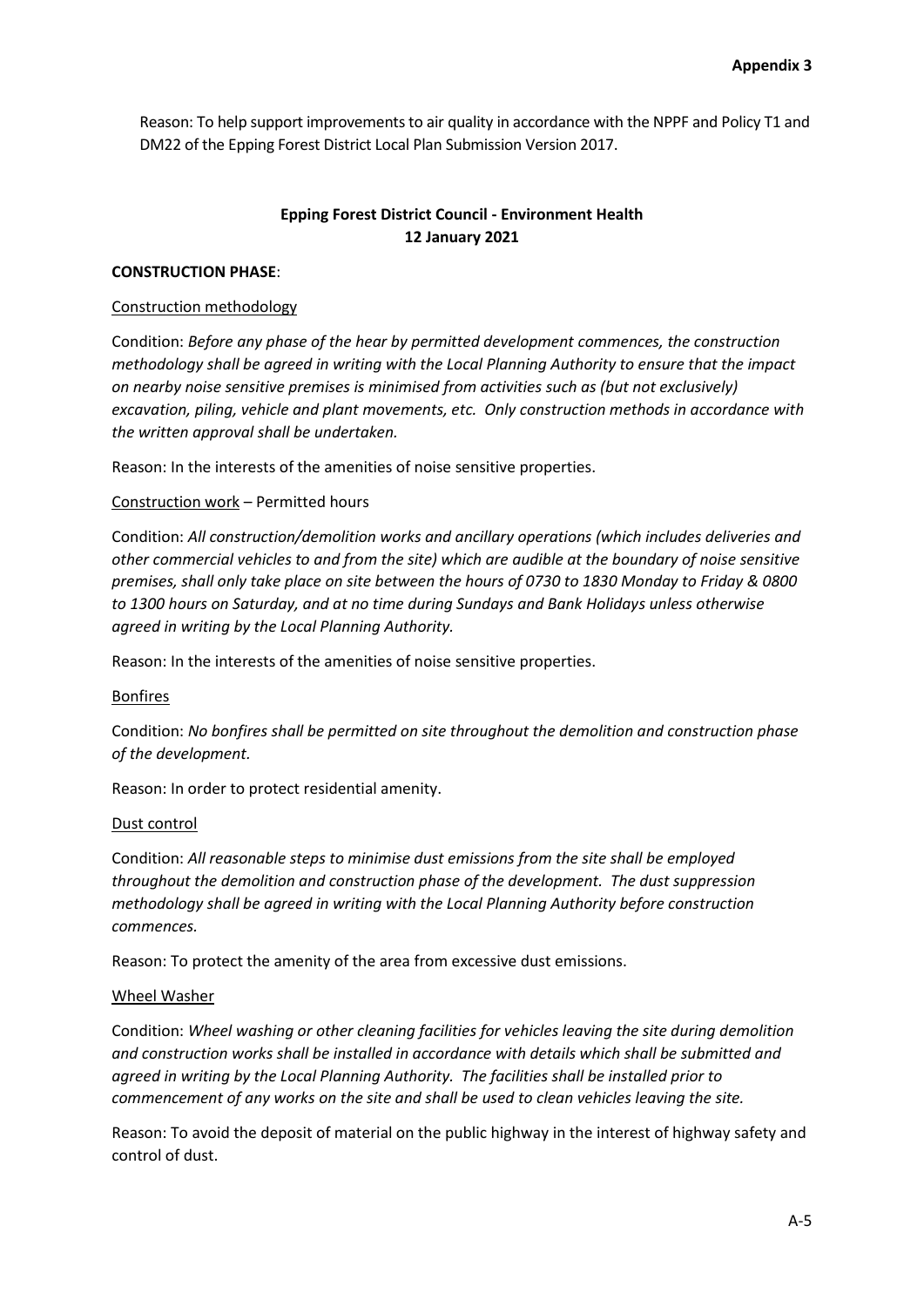## **OCCUPATION PHASE**:

### Noise from service yard

Suggest some form of barrier between the yard and neighbouring properties (such as a 2m high close boarded fence around the perimeter of the site which bounds residential properties). Also recommend conditions limiting hours of collection and deliveries to the development, and the collection of waste needs to be considered to ensure that this does not unduly affect the local population from noise.

Condition: *No deliveries shall be taken at or despatched from the site outside the hours of 07.30- 18.30 hrs Monday – Friday, 08.00-16.00 hrs Saturday, 09.00-13.00 hrs on Sundays, Bank or Public Holidays.*

Reason: In order to protect amenity of the area.

Condition: *No refuse collection shall be carried out from the site outside the following times 07.00 to 19.00 hours Monday to Friday, 08.00-13.00 hrs Saturday nor at any time on Sundays, Bank or Public Holidays.*

Reason: In order to protect amenity of the area.

### Noise from plant

Primarily concerned regarding noise from plant which will likely be situated around the facades facing Albany Court and St Johns Road which will need to be considered very carefully to ensure that they do not have an adverse effect on the neighbouring residential properties.

Condition: *The use of any plant which services this development must cease during any period that the rating level of noise (as defined by BS4142:2014) exceeds the prevailing background noise level at the affected noise sensitive premises. The measurement position and assessment shall be made according to BS4142:2014, and shall include the cumulative effect of all of the plant on the site.* 

*The cumulative plant noise limit for this site shall not exceed 39dB LAeq, 1hr between 07.00-23.00 hrs, and 32dB LAeq, 15 mins between 23.00-07.00 hrs.*

Reason: In order to minimise any noise which will affect the amenity of local residents.

### **ENTERTAINMENT NOISE:**

### Low Frequency Noise

It is noted that the consultant has suggested noise limits for the site for low frequency noise. Whilst these are acceptable, question around how easily measurable they are considering the noise climate in the area, and would like this to be explored further. The noise survey for the area provided an overarching LAeq level, but did not look at the 1/3 octave bands for which the proposed limits were suggested. Subject to the response of the applicant regarding this, either of the following conditions are suggested:

Condition: *Low frequency, unweighted noise levels should be controlled to a maximum of 50 dB Leq, 63Hz, 5 min and 40 dB Leq, 125Hz, 5 min at the façades of nearby noise sensitive premises.*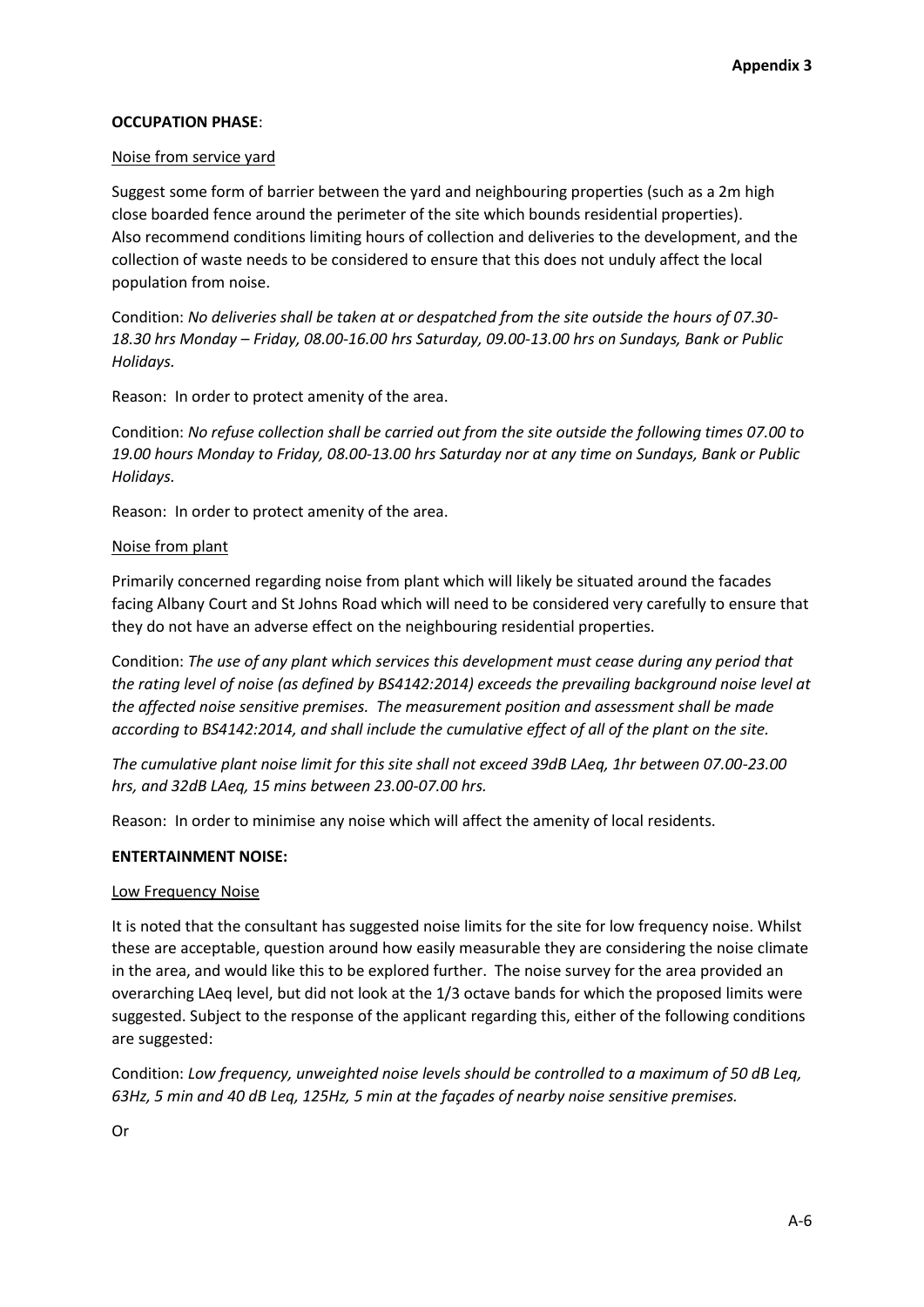Condition: *Low frequency noise from the hearby permitted leisure facility shall not be audible at the façade of nearby noise sensitive premises.*

Reason: In order to minimise the impact of any low frequency noise from music which will affect the amenity of local residents.

### Music noise

Condition: *Any music played within the sports centre shall not be audible beyond the boundary of the premises.*

*All external doors and windows which service any rooms in which exercise classes occur shall be kept fully shut whilst lessons/activities are occurring where music forms part of the session.* 

Reason: In order to minimise the impact of music which will affect the amenity of local residents.

#### **LIGHTING:**

Condition: *Details of any external lighting of the site shall be submitted to, and approved in writing by, the Local Planning Authority prior to the commencement of the development. This information shall include a layout plan with beam orientation and a schedule of equipment in the design (luminaire type, mounting height, aiming angles and luminaire profiles), and the impact on neighbouring residential properties. The lighting shall be installed, maintained and operated in accordance with the approved details unless the Local Planning Authority gives its written consent to the variation.*

Reason: To protect the appearance of the area, the environment and local residents from light pollution.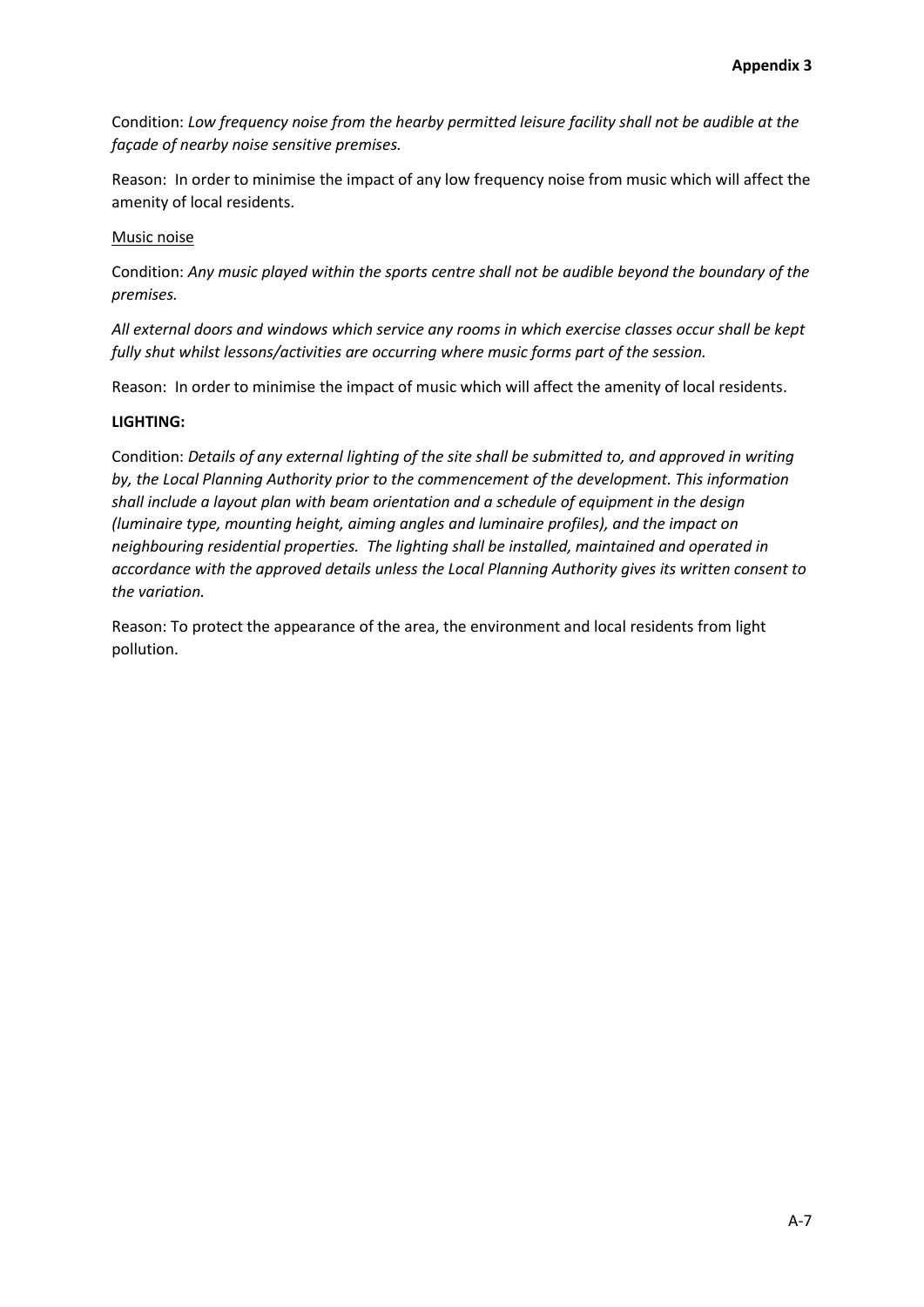# **Epping Forest District Council - Contaminated Land 11 January 2021**

It is considered a possibility of contamination is present within the sub-surface. The preliminary risk assessment for the site is therefore likely to be Low to Moderate. It has been recommended to undertake an intrusive site investigation (Phase 2) to determine the extent of any localised Made Ground and any actual pollution linkages and to quantify the risk to the receptors as outlined with the Preliminary CSM.

A Phase 2 site investigation protocol should be prepared and submitted to the council for approval prior to works taking place. A site walkover should be completed prior to development of Phase 2 site investigation protocol.

In respect of the above, it is considered that condition SCN 57A be attached to any approval granted. Reason: To ensure that risks from land contamination to the future users of the land and neighbouring land are minimised, together with those to controlled waters, property and ecological systems, and to ensure that the development can be carried out safely without unacceptable risks to workers, neighbours and other offsite receptors in accordance with policy RP4 of the adopted Local Plan 1998 & 2006, and policy DM21 of the Local Plan Submission Version 2017, and the NPPF 2019.

# **Epping Forest District Council - Trees & Landscape 13 January 2021**

It is considered that the proposal is contrary to Policy DM5 Submission version of EFDC Local Plan (Dec 2017) – 'Development proposals must demonstrate that they have been designed to Ai) retain and where possible enhance existing green infrastructure... and must be accompanied by sufficient evidence to demonstrate that Bii) the provision of new trees, new landscape and water features. Therefore recommend refusal unless the issues/concerns highlighted are adequately resolved.

If the application is approved the following conditions should be added:

- a. NSCN31 retention of trees and shrubs ; NSCN35 hard and soft landscaping ; NSCN39 – tree protection – these should all be included.
- b. NSCN36 tree planting where no other landscaping is required don't think this is necessary as its going to be covered in NSCN35
- c. NSCN37 Landscape management plan ; NSCN38 Landscape maintenance plan not sure these are really necessary either as NSCN covers for losses in first 5 years. But I am happy for them to be left in if you feel they should be.

# **Epping Forest District Council - Building Control 14 January 2021**

It is advised that early consultation is carried out with Essex Fire and Rescue Service with regards to B5 of the Building Regulations (Access and facilities for the fire service), to ensure compliant access can be achieved under the planning approved scheme.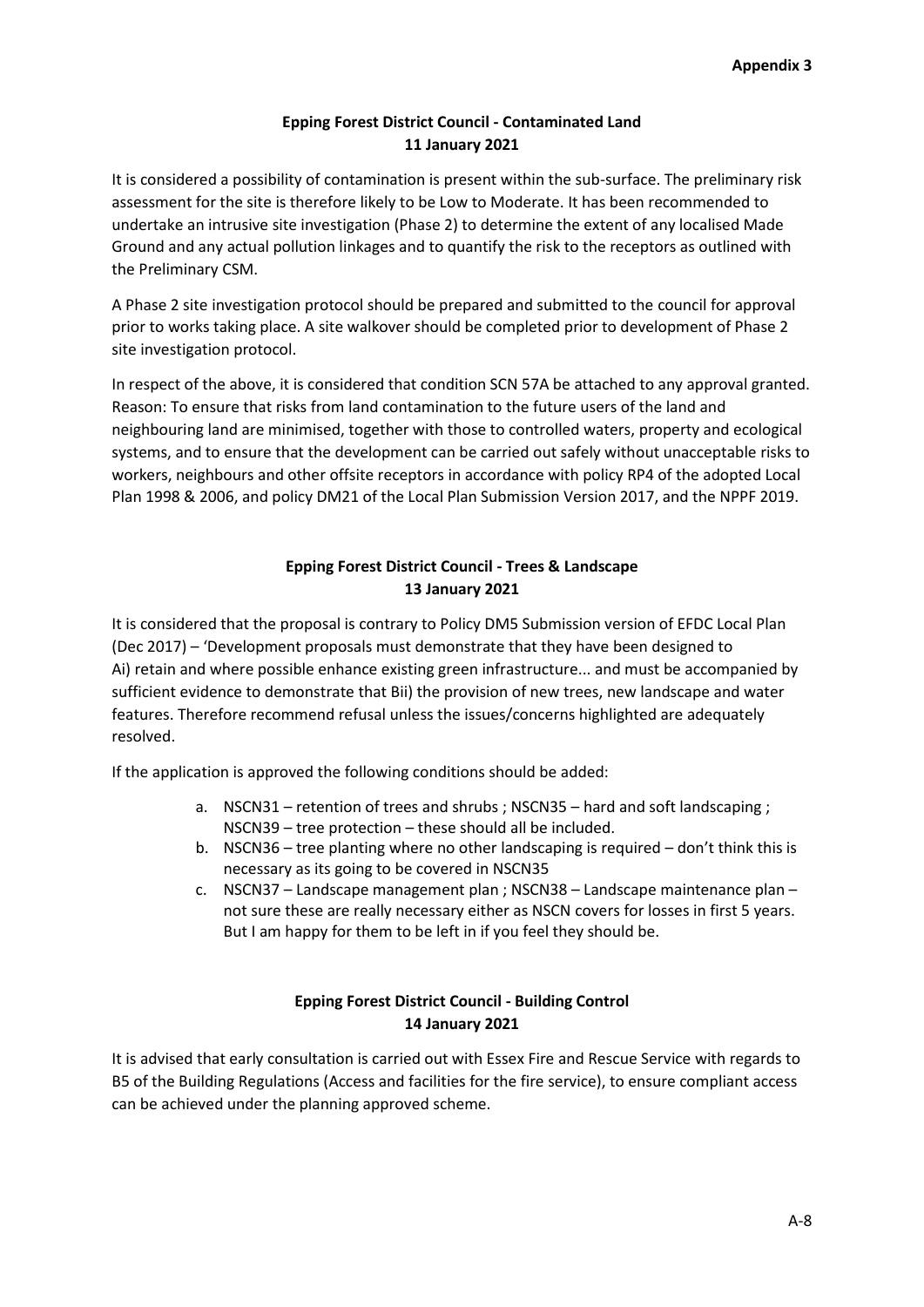## **Epping Forest District Council – Land Drainage**

### **09 June 2021**

No objection to planning application in principle, subject to the approval/implementation of the requirements set out.

The applicant has provided a flood risk assessment and associated drainage design with the application. Following correspondence with this team and the LLFA, revisions have been made to the design such that we agree with the findings in principal. Please add a condition requiring that the development be carried out in accordance with the flood risk assessment (Flood Risk Assessment, Ref 2279-MHT-CV-RP-0001, December 2020) submitted with the application unless otherwise agreed in writing with the Local Planning Authority.

Where there is a public sewer within/adjacent the site, any works within three metres of a public sewer will require build over consent from Thames Water Developer Services.

In line with the requirements set out in the Development Management drainage policies, namely DM15 and DM16 within the Submission Version Draft Local Plan; the proposed drainage strategy aims to achieve a reduce runoff from the site by incorporating sustainable drainage systems into the drainage design. Please add a condition for the finalised details inclusive of, but not limited to the .scrx files from Microdrainage and exploration of additional water quality treatment in line with the simple index approach within C753; under condition SCN16 requiring approval of surface water drainage by the Local Planning Authority prior to preliminary groundworks commencing.

# **Essex County Council - Development and Flood Risk (SuDs) 17 March 2021**

Having reviewed the Flood Risk Assessment and the associated documents which accompanied the planning application, we do not object to the granting of planning permission based on the following:

### Condition 1

No works except demolition shall takes place until a detailed surface water drainage scheme for the site, based on sustainable drainage principles and an assessment of the hydrological and hydro geological context of the development, has been submitted to and approved in writing by the local planning authority. The scheme should include but not be limited to:

• Limiting discharge rates to 1.6l/s for all storm events up to and including the 1 in 100 year rate plus 40% allowance for climate change. All relevant permissions to discharge from the site into any outfall should be demonstrated.

- Provide sufficient storage to ensure no off site flooding as a result of the development during all storm events up to and including the 1 in 100 year plus 40% climate change event.
- Demonstrate that all storage features can half empty within 24 hours for the 1 in30 plus 40% climate change critical storm event.
- Final modelling and calculations for all areas of the drainage system.
- The appropriate level of treatment for all runoff leaving the site, in line with the Simple Index Approach in chapter 26 of the CIRIA SuDS Manual C753. All proprietary treatment devices should have the simple index mitigation indices provided by the manufacturer. If these are not available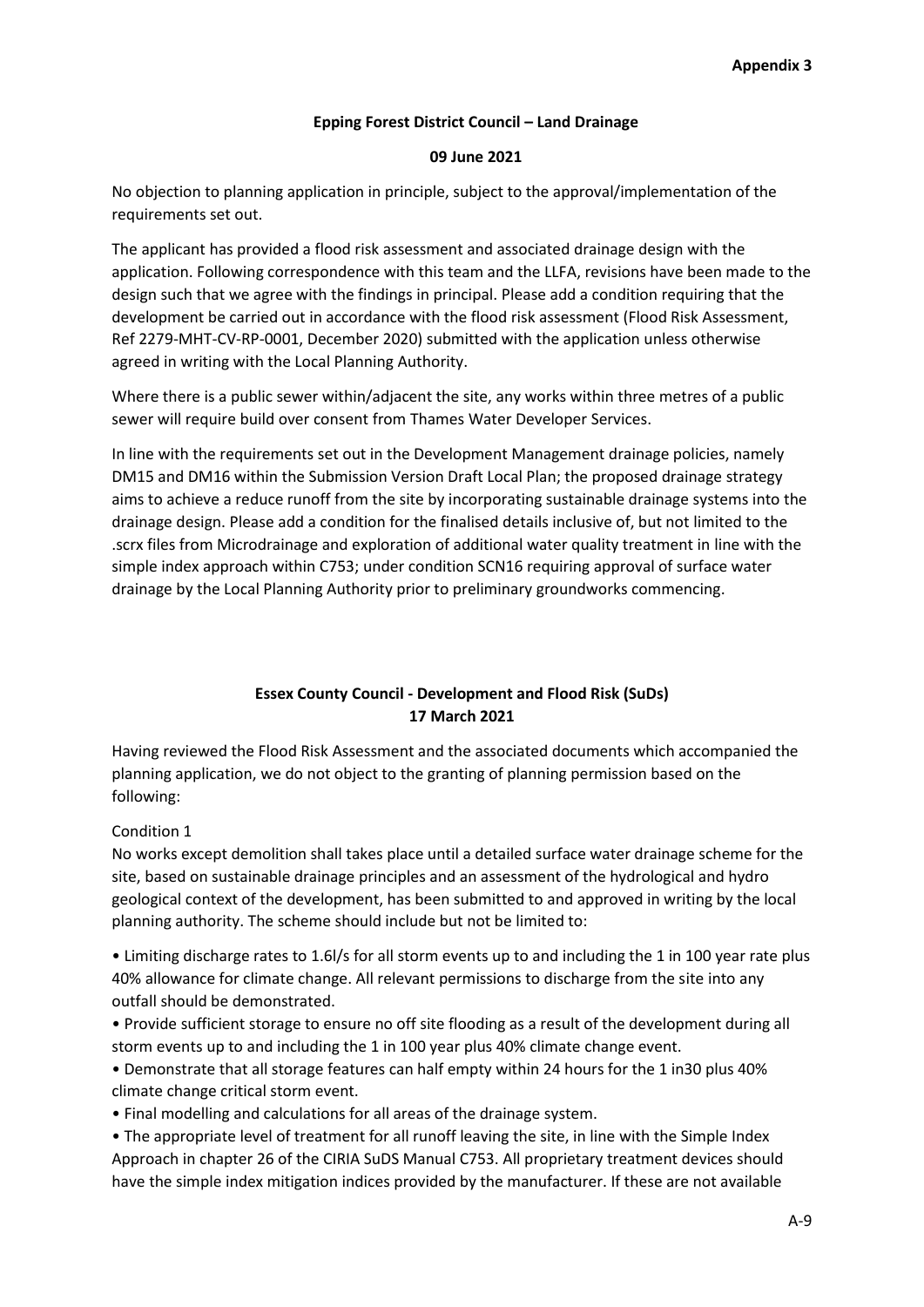then an alternative device should be used. Please note that silt traps, gullies, and catchpits are not accepted as suitable means of treatment.

• Detailed engineering drawings of each component of the drainage scheme.

• A final drainage plan which details exceedance and conveyance routes, FFL and ground levels, and location and sizing of any drainage features.

• A written report summarising the final strategy and highlighting any minor changes to the approved strategy.

## Reason

• To prevent flooding by ensuring the satisfactory storage of/disposal of surface water from the site.

• To ensure the effective operation of SuDS features over the lifetime of the development.

• To provide mitigation of any environmental harm which may be caused to the local water environment

• Failure to provide the above required information before commencement of works may result in a system being installed that is not sufficient to deal with surface water occurring during rainfall events and may lead to increased flood risk and pollution hazard from the site.

## Condition 2

Prior to occupation a maintenance plan detailing the maintenance arrangements including who is responsible for different elements of the surface water drainage system and the maintenance activities/frequencies, has been submitted to and agreed, in writing, by the Local Planning Authority. Should any part be maintainable by a maintenance company, details of long term funding arrangements should be provided.

## Reason

To ensure appropriate maintenance arrangements are put in place to enable the surface water drainage system to function as intended to ensure mitigation against flood risk. Failure to provide the above required information prior to occupation may result in the installation of a system that is not properly maintained and may increase flood risk or pollution hazard from the site.

## Condition 3

The applicant or any successor in title must maintain yearly logs of maintenance which should be carried out in accordance with any approved Maintenance Plan. These must be available for inspection upon a request by the Local Planning Authority.

## Reason

To ensure the SuDS are maintained for the lifetime of the development as outlined in any approved Maintenance Plan so that they continue to function as intended to ensure mitigation against flood risk.

## **Essex County Council - Development and Flood Risk (SuDs) 12 January 2021**

Issue a holding objection to the granting of planning permission based on the following:

• In line with the Essex SuDS Design Guide, brownfield sites should limit to the 1 in 1 year greenfield rate for all storm events up to and including the 1 in 100 plus climate change storm event. If this is proven not to be possible the discharge rate should be limited back to as close as feasibly possible with a 50% betterment on the 1 in 1 year brownfield rate being the last resort. Currently it is not known what the brownfield rate is and it is said that existing site has a hydrobrake restricting the flow. Therefore, it is not shown that 4.3l/s is a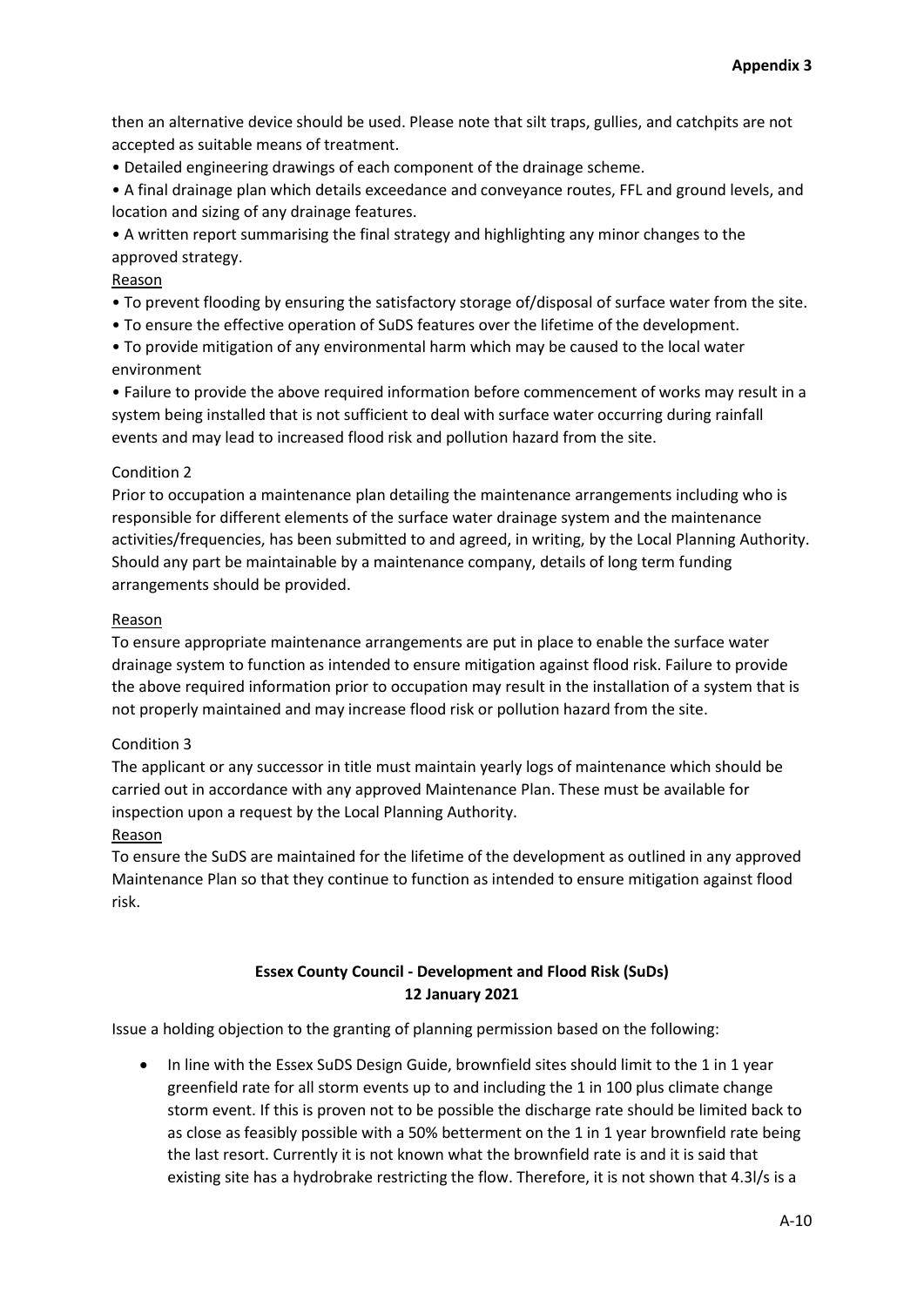last resort of 50% betterment of the current 1 in 1 year brownfield rate, and it is not shown that this is even less than what the site is currently discharging at. As there is no information the brownfield rates, the site should discharge at the 1 in 1 year greenfield rate, or matched equivalent rates for all storm events up to and including the 1 in 100 plus 40% climate change storm event.

- Within the documents uploaded onto the planning portal, there is a document discussing a rain garden/tree pit. This has not been spoken about within the drainage scheme, this should be explained further.
- There have been no preliminary calculations provided for the storage or for the network itself.
- It is unclear how the surface water collected on the service yard and cycling parking area highlighted on the site plan is to be treated before being discharged.

Additional comments:

- Whilst the irrigation of the green roof would be a welcomed form of reuse, it is recommended that where possible, further consideration is given to the reuse for things such as showers and toilets
- Strongly recommend looking at the Essex Green Infrastructure Strategy to ensure that the proposals are implementing multifunctional green/blue features effectively.

# **Essex County Council - Green Infrastructure 11 January 2021**

No objection, however if approval is forthcoming, it is recommended that the following conditions are considered:

 Action required prior to commencement of development: Landscape management plan. No development shall take place until there has been submitted to and approved, in writing, by the Local Planning Authority, a landscape management and maintenance plan and work schedule for a minimum of 10 years. Details should include who is responsible for GI assets (including and surface water drainage system) and the maintenance activities/frequencies.

Would also expect details on how management company services for the maintenance of GI assets and green spaces shall be funded and managed for the lifetime of the development to be included.

Reason: To ensure appropriate management and maintenance arrangements and funding mechanisms are put in place to maintain high-quality value and benefits of GI assets.

### **Essex County Council - Highways**

The Highway Authority has assessed the application and submitted information, visited the site, and has concluded that in highway terms it is not contrary to national and local highway and transportation policy and current safety criteria.

The Transport Assessment has analysed the impact of the traffic generation, to the satisfaction of the Highway Authority, and is not considered to have a significant or severe impact at this location, or on the wider highway network.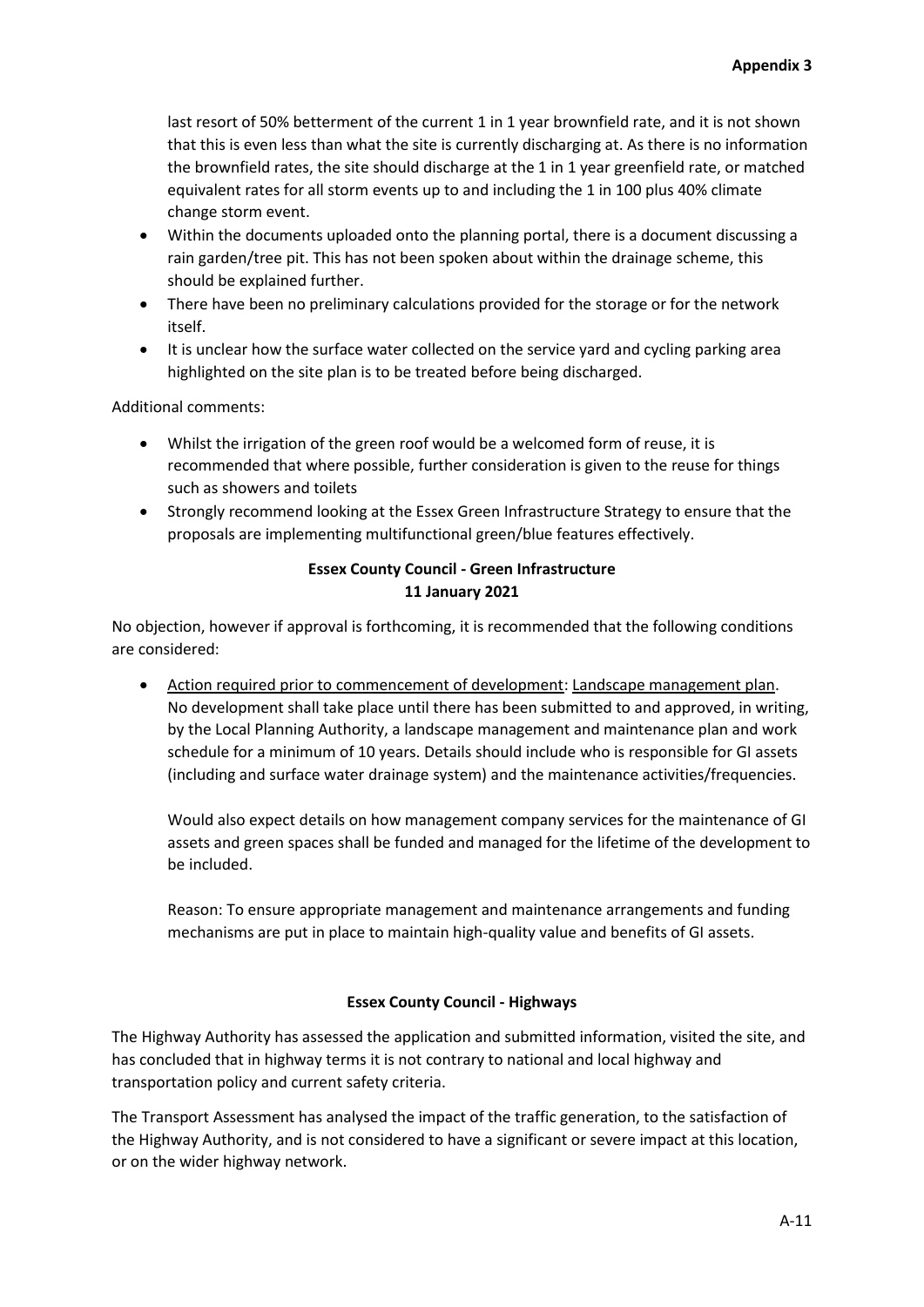Furthermore, the applicant is improving the existing environment for walking and cycling, as well as providing improved bus stop facilities along the High Street, that will help encourage more use of sustainable transport options to and from the site, and help reduce the reliance on the private motor vehicle.

Consequently, the Highway Authority has concluded that the proposal will not be detrimental to highway safety, capacity, or efficiency.

## **Essex County Council – Place Services – Historic Environment 14 January 2021**

There is no need for an archaeological condition for this application.

## **Essex County Council – Place Services – Ecology 12 January 2021**

No objection subject to securing biodiversity mitigation and enhancement measures. Recommended conditions:

 All mitigation and enhancement measures and/or works shall be carried out in accordance with the details contained in the Ecological Appraisal (BSG Ecology, December 2020), as already submitted with the planning application and agreed in principle with the local planning authority prior to determination.

Reason: To conserve and enhance Protected and Priority species and allow the LPA to discharge its duties under the Conservation of Habitats and Species Regulations 2017 (as amended), the Wildlife & Countryside Act 1981 as amended and s40 of the NERC Act 2006 (Priority habitats & species).

- A Biodiversity Enhancement Strategy for protected and Priority species shall be submitted to and approved in writing by the local planning authority, following the details contained within the Ecological Appraisal (BSG Ecology, December 2020). The content of the Biodiversity Enhancement Strategy shall include the following:
	- a) Purpose and conservation objectives for the proposed enhancement measures;
	- b) detailed designs to achieve stated objectives;
	- c) locations of proposed enhancement measures by appropriate maps and plans;

d) persons responsible for implementing the enhancement measures;

e) details of initial aftercare and long-term maintenance (where relevant).

The works shall be implemented in accordance with the approved details and shall be retained in that manner thereafter."

Reason: To enhance Protected and Priority Species/habitats and allow the LPA to discharge its duties under the NPPF 2019 and s40 of the NERC Act 2006 (Priority habitats & species).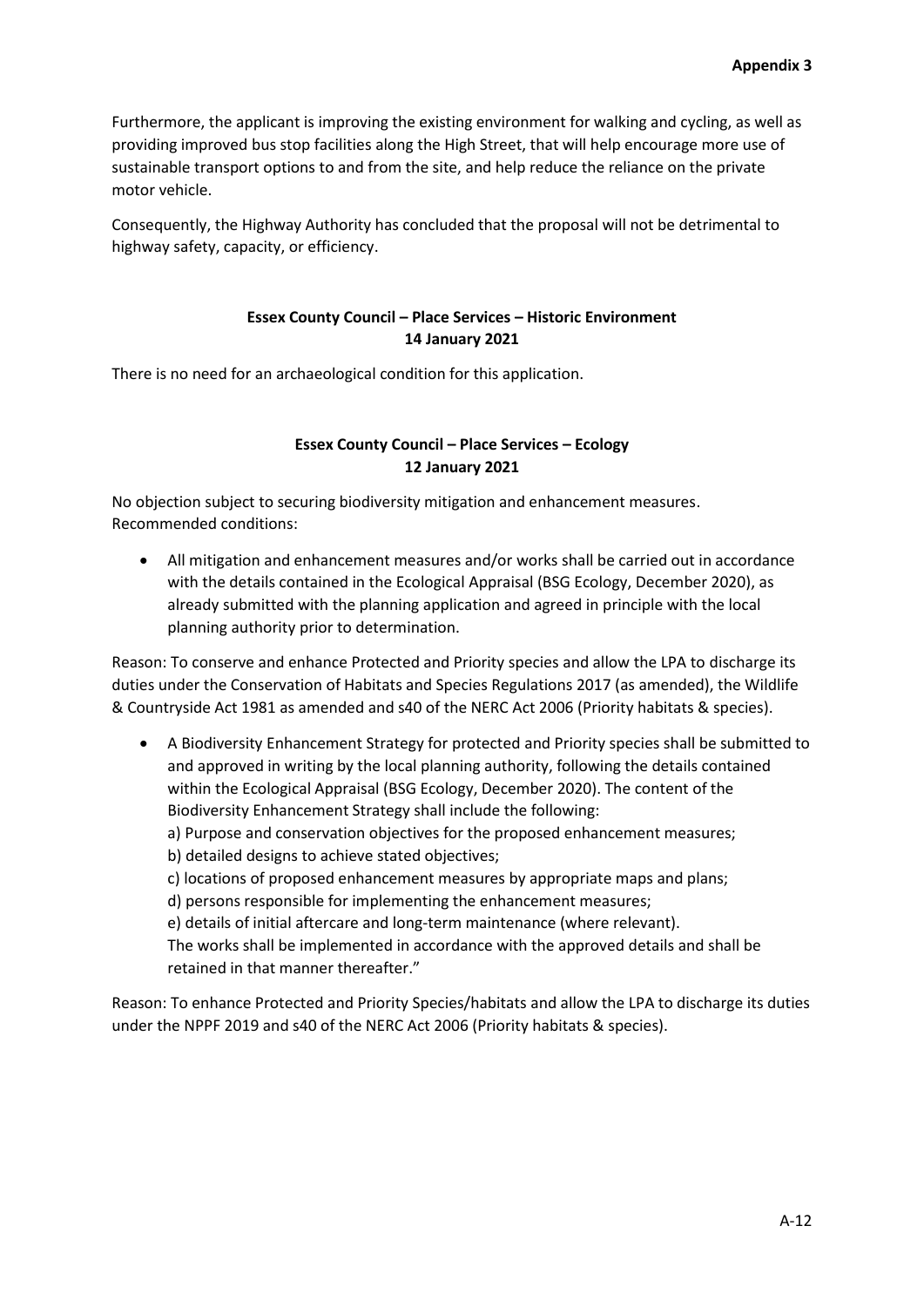# **Epping Town Council 23 June 2021**

Committee have no objection to this application.

The Committee acknowledge receipt of the latest technical reports regarding this proposed development.

However, the Committee felt that it would have been helpful for the applicant to liaise with the Town Council to explain the proposed development and ay changes made especially given previous comments made by the Committee.

# **Epping Town Council 18 January 2021**

No planning objection to the proposal, but request the following matters are taken into consideration:

- Concerns about the effect of the proposal on the residents of Bakers Villas and Albany Court as the development would result in a loss of amenity for the neighbouring properties in terms of visual impact, plant noise and noise from nightlife. Natural daylight would be impaired for neighbours because of the positioning of the buildings. Epping Town Council request that consideration is given to the design and positioning of the development to minimise the impact on neighbours.
- The materials need to compliment the particular urban street scene.
- Concerns about the lack of provision for wildlife and the volume of the removal of trees and vegetation. Any such works must be done at the correct time of year and habitats should be protected.
- Suggest access for traffic is carefully thought out in the design of the development as the more intense use of the site would be detrimental to Highway safety. The design must mitigate the potential for queuing to get into one car park, when previously parking has been spread across two sites. There are highway safety implications because of this, with pedestrians crossing the narrow Bakers Lane and Cottis Lane road areas. The circulation around the building should be carefully thought out in terms of vehicle and pedestrian access and safety.

## **Essex Police 1 February 2021**

Inspection of the documents provided indicate information is required to form an opinion as to the extent to which CPTED has been incorporated into the design. There are some issues of concern Essex Police would be keen to discuss with the applicant.